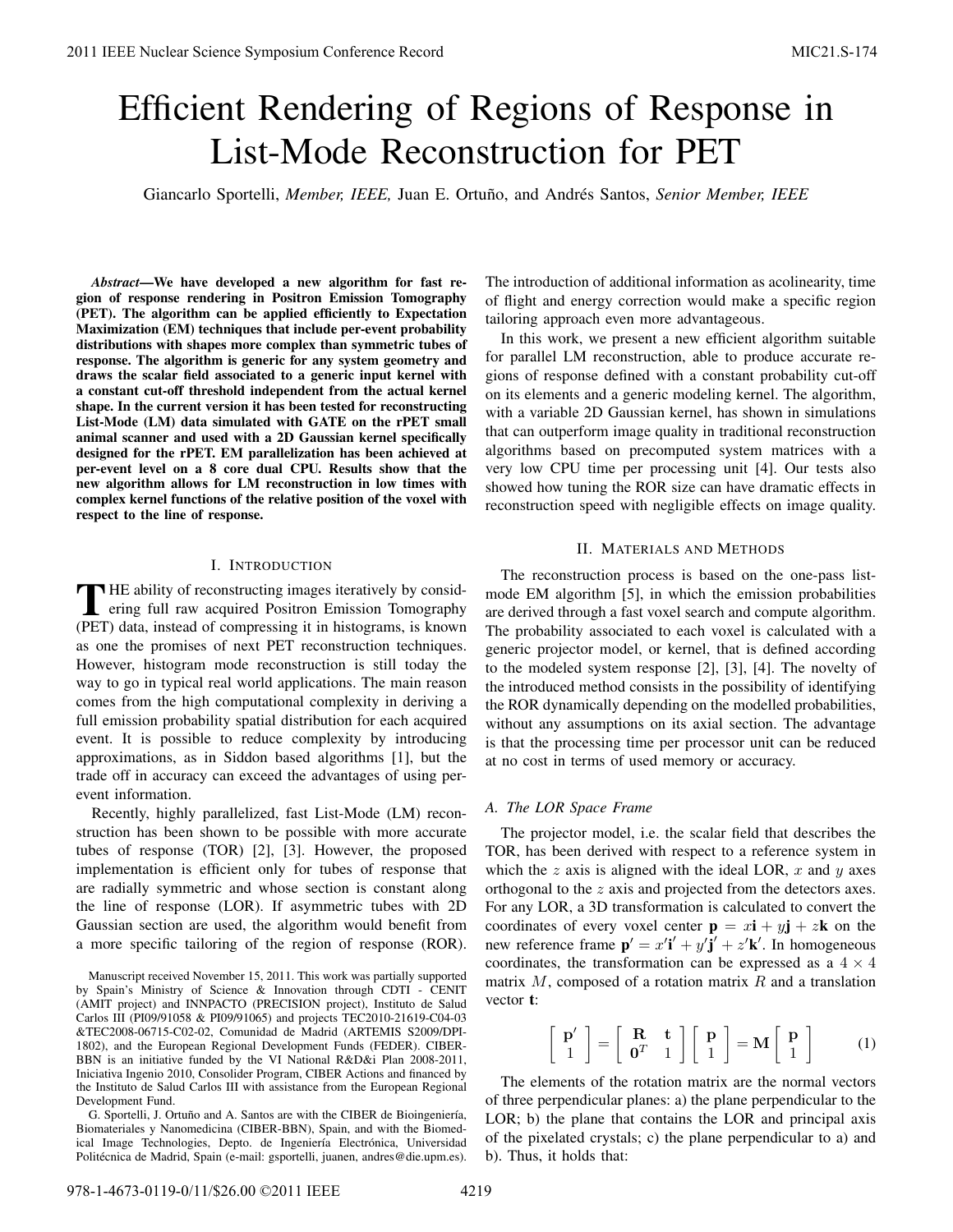

Fig. 1: Geometric diagram of the vectors involved in the change of reference system.

$$
\mathbf{r}_3 = \frac{\mathbf{p}_2 - \mathbf{p}_1}{|\mathbf{p}_2 - \mathbf{p}_1|}, \qquad \mathbf{r}_2 = \frac{\mathbf{r}_3 \times \mathbf{n}}{|\mathbf{r}_3 \times \mathbf{n}|}, \qquad \mathbf{r}_1 = \mathbf{r}_2 \times \mathbf{r}_3 \tag{2}
$$

where  $\mathbf{p}_1$  and  $\mathbf{p}_2$  are the vertices of the LOR and  $\mathbf{p}_3$  is a point belonging to the principal axis of one of the pixelated crystal associated to the LOR.  $R$  and  $t$  are computed as:

$$
\mathbf{R} = \begin{bmatrix} \mathbf{r}_1^T \\ \mathbf{r}_2^T \\ \mathbf{r}_3^T \end{bmatrix}, \qquad \mathbf{t} = -\mathbf{R}\mathbf{p}_0 \tag{3}
$$

where  $\mathbf{p}_m$  is a point belonging to the LOR, that will be the origin of coordinates of  $z'$ . A geometric diagram of the vectors involved in the change of reference system is illustrated in Fig. 1.

The derived transformation is used repeatedly on each voxel center coordinates whose contribution to the projection is above a given threshold.

## *B. Search Algorithm*

Given an ideal LOR, derived as the pair of most probable positions of photons-crystals interaction for an acquired event, the search algorithm provides the coordinates of all image voxels whose position has a probability of emission of the detected photons higher than a constant cut-off value. This a posteriori probability is evaluated by means of a projector function  $p(i, j, D)$ , where i is the voxel center, j is the LOR and  $D$  is additional useful data as crystals efficiency, skewness etc.

A schematic diagram of the method is illustrated in Fig. 2. The first intersection between the LOR and the field of view (FOV) is computed geometrically and produces the voxel of entrance. Starting from this voxel, a recursive loop looks for its neighbors and processes all the elements that produce a kernel output above the cut-off threshold. Given that a single voxel can be neighbor of multiple voxels, a specific mechanism is needed in order to prevent voxel reprocessing. A voxel marks memory has been initially developed, but it showed to be infeasible for massive parallelization on graphics procecessors (GPU), given the low memory resources available per single GPU core. Therefore a specific FOV sampling system has been developed. The new voxel search algorithm



Fig. 2: Simplified flow chart of the voxel search algorithm.



Fig. 3: Geometric diagrams of the ROR propagation technique. In the figure the primary direction is along axis  $Z$ , the secondary along axis  $Y$  and the tertiary along axis  $X$ .

is based on a hierarchical approach, in which each identified voxel corresponds to a node of a tree. Nodes are divided in 3 partitions (primary, secondary, tertiary) and processed sequentially. Primary voxels are all intersected by the LOR, each with a different coordinate in the axis  $Z$ , secondary voxels are obtained by propagating primary ones in the Y direction; tertiary voxels are obtained by straight propagation of secondary ones in the X direction Fig. 3. Propagation stops when the cut-off condition on the current voxel is met. With this scheme all the voxels of the ROR that are within the cutoff boundary can be obtained by keeping in memory only the coordinates of the current voxel and those of its parents.

It is important to note that the search algorithm involves only sum operations and no global memory access in write mode, which is the necessary condition for its implementation on graphical processing units.

#### *C. Projector Model*

Three different projector models have been used in order to assess quality and speed of the proposed reconstruction method. The simplest one is the constant Gaussian model, in which all TORs are modelled as tubes with symmetric Gaussian section with a fixed standard deviation derived from the mean point spread function of the system. We also used circular and elliptical (2D) Gaussian kernels where the standard deviations are calculated on-line per LOR based on GATE simulations [4]. Image reconstructions have been performed on simulated Derenzo-type and NEMA quality phantoms in order to assess the contrast recovery coefficient (CRC) and noise capabilities of the proposed method (Fig. 4 and 5).